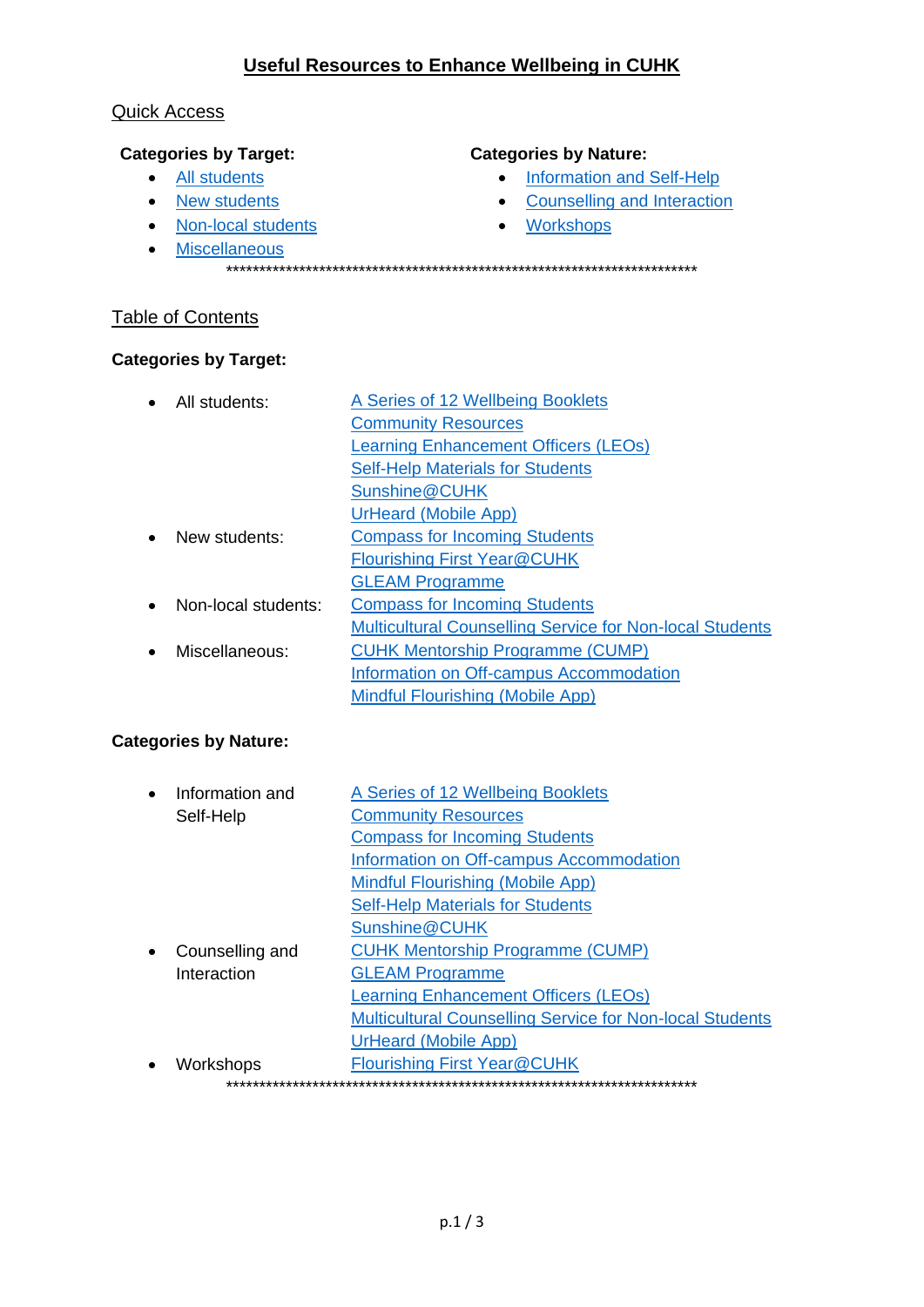# **Useful Resources to Enhance Wellbeing in CUHK**

## <span id="page-1-0"></span>**A Series of 12 Wellbeing Booklets (supported by KPF)**

Target: All students

Aim: To provide credible mental health information to reach the in-needs and neglected in the community

Webpage:<https://pmhlab.wixsite.com/laboratory/wellbeing-booklets>

## <span id="page-1-1"></span>**Community Resources**

Target: All students

Aim: To list webpage or contact information of non-CUHK resources and services in Hong Kong

Webpage [sign-in required]: [https://www2.osa.cuhk.edu.hk/wacc/en-GB/resources/for](https://www2.osa.cuhk.edu.hk/wacc/en-GB/resources/for-students/community-resources-and-useful-links/community-resources)[students/community-resources-and-useful-links/community-resources](https://www2.osa.cuhk.edu.hk/wacc/en-GB/resources/for-students/community-resources-and-useful-links/community-resources)

## <span id="page-1-2"></span>**Compass for Incoming Students**

Target: New non-local students Aim: To provide useful information for students to prepare their life in CUHK Webpage:<https://lces.osa.cuhk.edu.hk/non-local-services/non-local-compass/>

## <span id="page-1-5"></span>**CUHK Mentorship Programme (CUMP)**

Target: Full time non-final year students

Aim: To enhance the exposure of CUHK students through experience sharing and interaction with experienced professionals and senior executives Webpage:<https://cpdc.osa.cuhk.edu.hk/student/programmes-workshops/CUMP>

Application: Around November each year

# <span id="page-1-3"></span>**Flourishing First Year@CUHK**

Target: New full-time students

Aim: To provide a series of workshops for students to apply seven well approach to combat stress

Webpage: <https://www.osa.cuhk.edu.hk/services/flourishing-first-year-programme>

## <span id="page-1-4"></span>**GLEAM Programme**

Target: New students (Year 1 local undergraduate students)

Aim: To allow students to obtain extra support from peers and advice from a group of Learning Enhancement Ambassadors (GLEAMs) who are students in senior years Webpage:<https://lces.osa.cuhk.edu.hk/les/programmes/gleam/> Application: During summer each year

## <span id="page-1-6"></span>**Information on Off-campus Accommodation**

Target: Students interested in renting a flat off-campus Aim: To provide tips and important information on flat rental Webpage:<https://lces.osa.cuhk.edu.hk/non-local-services/housing/off-campus/introduction/>

**[TOP](#page-0-7)**